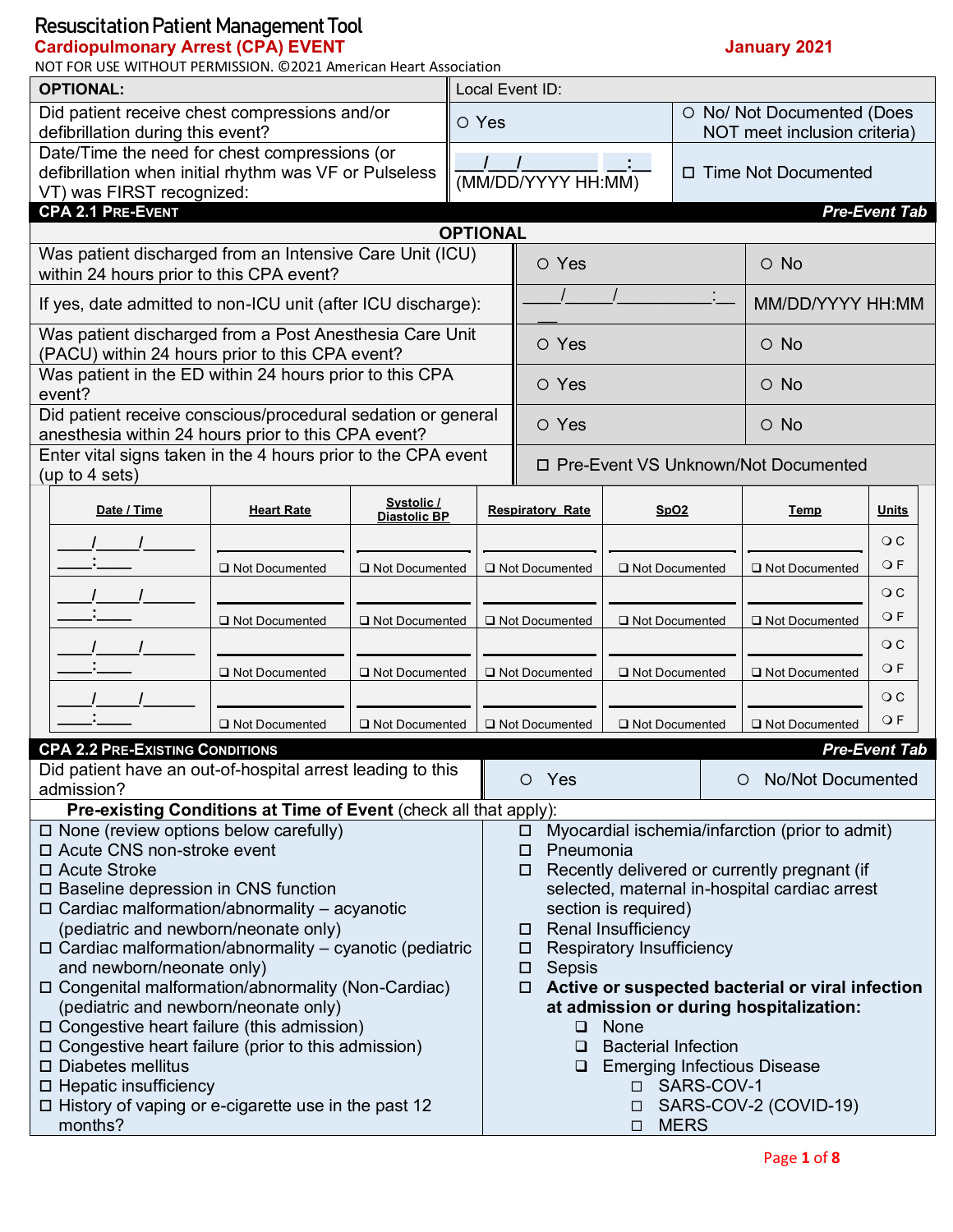| <b>Resuscitation Patient Management Tool</b>                                                    |                                                 |                                                |                                                    |                                                                  |                                                              |                                                              |                                                       |  |
|-------------------------------------------------------------------------------------------------|-------------------------------------------------|------------------------------------------------|----------------------------------------------------|------------------------------------------------------------------|--------------------------------------------------------------|--------------------------------------------------------------|-------------------------------------------------------|--|
| <b>Cardiopulmonary Arrest (CPA) EVENT</b>                                                       |                                                 |                                                |                                                    |                                                                  | <b>January 2021</b>                                          |                                                              |                                                       |  |
| NOT FOR USE WITHOUT PERMISSION. @2021 American Heart Association                                |                                                 |                                                |                                                    |                                                                  |                                                              |                                                              |                                                       |  |
| □ Hypotension/Hypoperfusion                                                                     |                                                 |                                                |                                                    |                                                                  |                                                              |                                                              | □ Other Emerging Infectious Disease                   |  |
| $\Box$ Major trauma                                                                             |                                                 |                                                | Influenza<br>□                                     |                                                                  |                                                              |                                                              |                                                       |  |
| □ Metastatic or hematologic malignancy                                                          |                                                 |                                                | Seasonal cold<br>□<br><b>Other Viral Infection</b> |                                                                  |                                                              |                                                              |                                                       |  |
| □ Metabolic/electrolyte abnormality                                                             |                                                 |                                                |                                                    |                                                                  |                                                              |                                                              |                                                       |  |
| $\Box$ Myocardial ischemia/infarction (this admission)                                          |                                                 |                                                |                                                    | Donned by the responders?                                        |                                                              |                                                              | <b>Additional Personal Protective Equipment (PPE)</b> |  |
|                                                                                                 |                                                 |                                                |                                                    | $\Box$ Yes                                                       |                                                              |                                                              |                                                       |  |
|                                                                                                 |                                                 |                                                |                                                    | $\Box$                                                           | No/ND                                                        |                                                              |                                                       |  |
| CPA 2.2 INTERVENTIONS ALREADY IN PLACE                                                          |                                                 |                                                |                                                    |                                                                  |                                                              |                                                              | <b>Pre-Event Tab</b>                                  |  |
| Interventions ALREADY IN PLACE when need for chest compressions and/or defibrillation was first |                                                 |                                                |                                                    |                                                                  |                                                              |                                                              |                                                       |  |
| recognized (check all that apply):                                                              |                                                 |                                                |                                                    |                                                                  |                                                              |                                                              |                                                       |  |
| Part A:                                                                                         |                                                 | $\square$ None                                 |                                                    |                                                                  |                                                              |                                                              |                                                       |  |
| ONon-invasive assisted ventilation                                                              |                                                 |                                                |                                                    | $\Box$ Invasive assisted ventilation, via an:                    |                                                              |                                                              |                                                       |  |
| □ Bag-Valve-Mask                                                                                |                                                 |                                                |                                                    | $\Box$ Endotracheal Tube (ET)                                    |                                                              |                                                              |                                                       |  |
| □ Mask and/or Nasal CPAP                                                                        |                                                 |                                                |                                                    | □ Tracheostomy Tube                                              |                                                              |                                                              |                                                       |  |
| □ Mouth-to-Barrier Device                                                                       |                                                 |                                                |                                                    | $\Box$ Intra-arterial catheter                                   |                                                              |                                                              |                                                       |  |
| □ Mouth-to-Mouth                                                                                |                                                 |                                                |                                                    | □ Conscious/procedural sedation                                  |                                                              |                                                              |                                                       |  |
| □ Laryngeal Mask Airway (LMA)                                                                   |                                                 |                                                |                                                    | $\Box$ End Tidal CO <sub>2</sub> (ETCO <sub>2</sub> ) Monitoring |                                                              |                                                              |                                                       |  |
| □ Other Non-Invasive Ventilation: (specify)                                                     |                                                 |                                                |                                                    |                                                                  |                                                              | $\square$ Supplemental oxygen (cannula, mask, hood, or tent) |                                                       |  |
| <b>Monitoring</b>                                                                               | □ Apnea                                         |                                                |                                                    |                                                                  | $\square$ ECG                                                |                                                              | □ Pulse Oximetry                                      |  |
| <b>Vascular Access</b>                                                                          | O Yes                                           | □ Apnea/Bradycardia                            |                                                    |                                                                  |                                                              | ONo/ Not Documented                                          |                                                       |  |
| Any Vasoactive Agent in Place?                                                                  | O Yes                                           |                                                |                                                    |                                                                  | ONo/Not Documented                                           |                                                              |                                                       |  |
| <b>OPTIONAL</b>                                                                                 |                                                 |                                                |                                                    |                                                                  |                                                              |                                                              |                                                       |  |
| Part B:                                                                                         |                                                 | □ None                                         |                                                    |                                                                  |                                                              |                                                              |                                                       |  |
| $\Box$ IV/IO continuous infusion of antiarrhythmic(s)                                           |                                                 | $\Box$ Implantable cardiac defibrillator (ICD) |                                                    |                                                                  |                                                              |                                                              |                                                       |  |
| $\Box$ Dialysis/extracorporeal filtration therapy                                               |                                                 | □ Extracorporeal membrane oxygenation (ECMO)   |                                                    |                                                                  |                                                              |                                                              |                                                       |  |
| (ongoing)                                                                                       |                                                 |                                                |                                                    |                                                                  |                                                              |                                                              |                                                       |  |
| <b>CPA 3.1 EVENT</b>                                                                            |                                                 |                                                |                                                    |                                                                  |                                                              |                                                              | <b>Event Tab</b>                                      |  |
| Date/Time of Birth:                                                                             |                                                 |                                                |                                                    |                                                                  |                                                              | (MM/DD/YYYY HH:MM)                                           |                                                       |  |
| Age at Event (in yrs., months,                                                                  |                                                 | <b>OYears</b>                                  |                                                    | ODays                                                            | □ Estimated                                                  |                                                              |                                                       |  |
| weeks, days, hrs., or minutes):                                                                 |                                                 | OMonths                                        | OHours                                             |                                                                  | □ Age Unknown/Not                                            |                                                              |                                                       |  |
|                                                                                                 |                                                 | <b>OWeeks</b>                                  |                                                    | OMinutes                                                         |                                                              | Documented                                                   |                                                       |  |
|                                                                                                 | O Ambulatory/Outpatient                         |                                                |                                                    |                                                                  | O Rehab Facility Inpatient                                   |                                                              |                                                       |  |
| Subject Type                                                                                    |                                                 | O Emergency Department                         |                                                    |                                                                  | O Skilled Nursing Facility Inpatient                         |                                                              |                                                       |  |
|                                                                                                 |                                                 | O Hospital Inpatient - (rehab, skilled         |                                                    |                                                                  | O Mental Health Facility Inpatient                           |                                                              |                                                       |  |
|                                                                                                 |                                                 | nursing, mental health wards)                  |                                                    |                                                                  | O Visitor or Employee                                        |                                                              |                                                       |  |
|                                                                                                 |                                                 | O Medical-Cardiac                              |                                                    |                                                                  |                                                              | O Medical-Noncardiac                                         |                                                       |  |
| <b>Illness Category</b>                                                                         | O Surgical-Cardiac                              |                                                |                                                    |                                                                  | O Surgical-Noncardiac                                        |                                                              |                                                       |  |
|                                                                                                 | O Obstetric                                     |                                                |                                                    |                                                                  | O Trauma                                                     |                                                              |                                                       |  |
|                                                                                                 | O Other (Visitor/Employee)                      |                                                |                                                    |                                                                  |                                                              |                                                              |                                                       |  |
|                                                                                                 | O Ambulatory/Outpatient Area                    |                                                |                                                    |                                                                  |                                                              | O Operating Room (OR)                                        |                                                       |  |
|                                                                                                 | O Adult Coronary Care Unit (CCU)<br>O Adult ICU |                                                |                                                    |                                                                  | O Pediatric ICU (PICU)<br>O Pediatric Cardiac Intensive Care |                                                              |                                                       |  |
|                                                                                                 | O Cardiac Catheterization Lab                   |                                                |                                                    |                                                                  |                                                              |                                                              |                                                       |  |
|                                                                                                 | O Delivery Suite                                |                                                |                                                    |                                                                  |                                                              | (PACU)                                                       | O Post-Anesthesia Recovery Room                       |  |
| Event Location (Area)                                                                           | O Diagnostic/Intervention Area                  |                                                |                                                    |                                                                  |                                                              |                                                              | O Rehab, Skilled Nursing, or Mental                   |  |
|                                                                                                 | (excludes Cath Lab)                             |                                                |                                                    |                                                                  |                                                              | Health Unit/Facility                                         |                                                       |  |
|                                                                                                 | O Emergency Department (ED)                     |                                                |                                                    |                                                                  |                                                              | O Same-Day Surgical Area                                     |                                                       |  |
|                                                                                                 | O General Inpatient Area                        |                                                |                                                    |                                                                  |                                                              |                                                              | O Telemetry Unit or Step-Down Unit                    |  |
|                                                                                                 | O Neonatal ICU (NICU)                           |                                                |                                                    |                                                                  | O Other                                                      |                                                              |                                                       |  |
|                                                                                                 | O Newborn Nursery                               |                                                |                                                    |                                                                  | O Unknown/Not Documented                                     |                                                              |                                                       |  |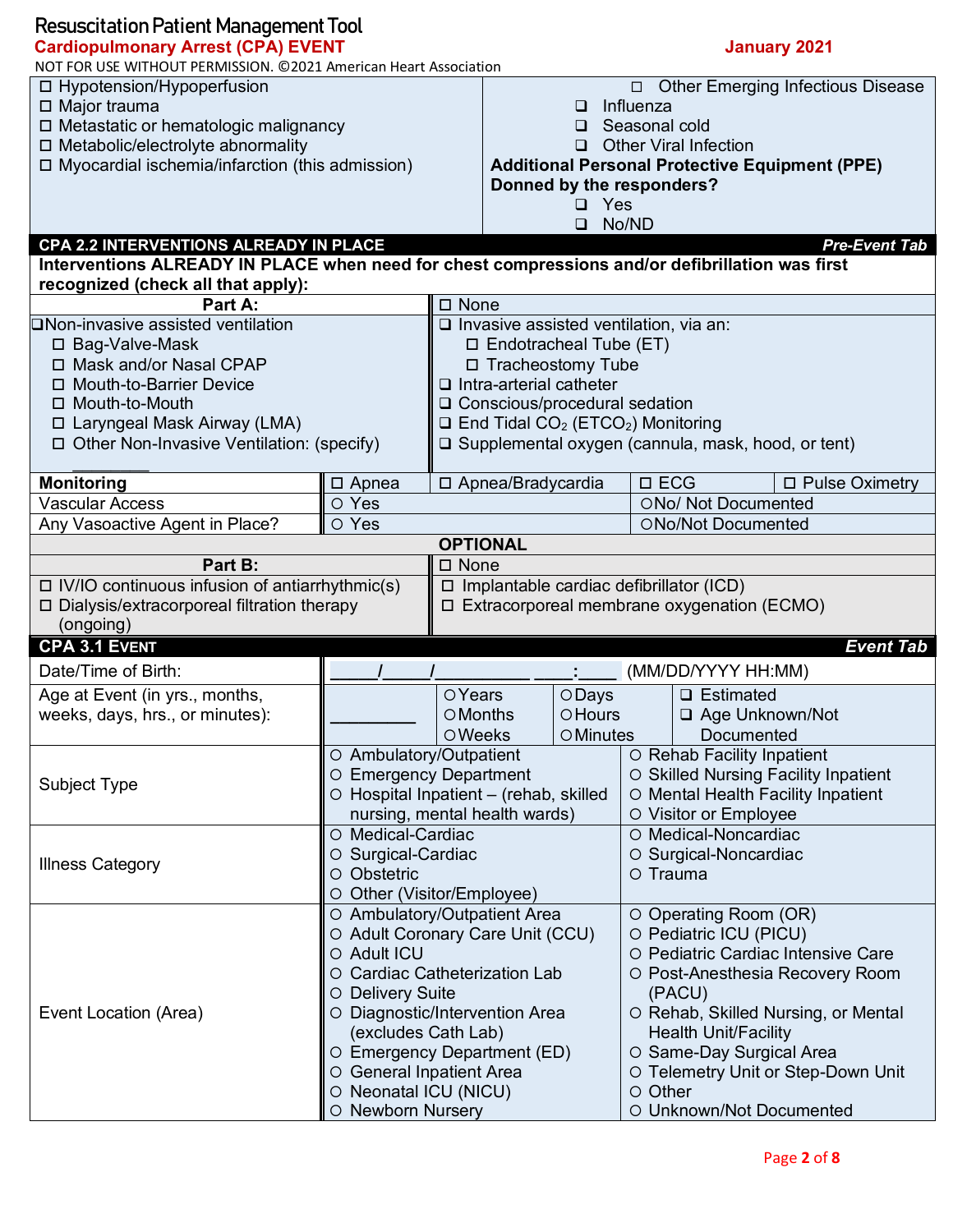#### **Cardiopulmonary Arrest (CPA) EVENT January 2021**

NOT FOR USE WITHOUT PERMISSION. ©2021 American Heart Association

٦

| Event Location (Name)                                                                                                                                                   |                                                                                                                                                                                                                                                                                                                                                                                               |                                        |                          |                                                                                                                                |                                                               |  |  |
|-------------------------------------------------------------------------------------------------------------------------------------------------------------------------|-----------------------------------------------------------------------------------------------------------------------------------------------------------------------------------------------------------------------------------------------------------------------------------------------------------------------------------------------------------------------------------------------|----------------------------------------|--------------------------|--------------------------------------------------------------------------------------------------------------------------------|---------------------------------------------------------------|--|--|
| Event Witnessed?                                                                                                                                                        | O Yes                                                                                                                                                                                                                                                                                                                                                                                         |                                        |                          | O No/Not Documented                                                                                                            |                                                               |  |  |
| Was a hospital-wide resuscitation<br>response activated?                                                                                                                | O Yes                                                                                                                                                                                                                                                                                                                                                                                         |                                        |                          | O No/Not Documented                                                                                                            |                                                               |  |  |
| <b>CPA 4.1 INITIAL CONDITION</b>                                                                                                                                        |                                                                                                                                                                                                                                                                                                                                                                                               |                                        |                          |                                                                                                                                | <b>Initial Condition/Defibrillation/Ventilation Tab</b>       |  |  |
| Condition that best describes this<br>event:                                                                                                                            | O Patient was PULSELESS when need for chest compressions and/or need<br>for defibrillation of initial rhythm VF/Pulseless VT was first identified<br>O Patient had a pulse (poor perfusion) requiring chest compressions PRIOR<br>to becoming pulseless<br>O Patient had a pulse (poor perfusion) requiring chest compressions, but did<br>NOT become pulseless at any time during this event |                                        |                          |                                                                                                                                |                                                               |  |  |
| Did patient receive chest<br>compressions (includes open<br>cardiac massage)?                                                                                           | O Yes<br>O No/Not Documented<br>O No, Per Advance Directive                                                                                                                                                                                                                                                                                                                                   |                                        |                          |                                                                                                                                |                                                               |  |  |
| Compression Method(s) used (check<br>all that apply):                                                                                                                   | □ Standard Manual Compression<br>□ Open chest CPR (direct [internal] cardiac compression)<br>□ IAC-CPR (interposed abdominal compression cardiopulmonary<br>resuscitation)<br>□ Automatic Compressor<br>□ Unknown/Not documented                                                                                                                                                              |                                        |                          |                                                                                                                                |                                                               |  |  |
| Date/Time compression started                                                                                                                                           | (MM/DD/YYYY HH:MM)                                                                                                                                                                                                                                                                                                                                                                            |                                        |                          | <b>Time Not Documented</b><br>п                                                                                                |                                                               |  |  |
| If compressions provided while<br>pulse present:<br>Rhythm when patient with pulse<br>FIRST received chest compressions<br>during event:                                | O Accelerated idioventricular rhythm<br>(AIVR)<br>O Bradycardia<br>O Pacemaker<br>O Sinus (including Sinus<br>Tachycardia)                                                                                                                                                                                                                                                                    |                                        |                          | O Supraventricular Tachyarrhythmia<br>(SVTarrhy)<br>O Ventricular Tachycardia (VT) with a<br>pulse<br>O Unknown/Not Documented |                                                               |  |  |
| If pulseless at ANY time during<br>event: Date/Time pulselessness<br>first identified:                                                                                  | (MM/DD/YYYY HH:MM)                                                                                                                                                                                                                                                                                                                                                                            |                                        |                          | <b>Time Not Documented</b><br>п                                                                                                |                                                               |  |  |
| First documented pulseless rhythm:                                                                                                                                      | O Asystole<br>O Pulseless Electrical Activity (PEA)<br>O Pulseless Ventricular Tachycardia                                                                                                                                                                                                                                                                                                    |                                        |                          | O Ventricular Fibrillation<br>O Unknown/Not Documented                                                                         |                                                               |  |  |
| CPA 4.2 AED AND VF/PULSELESS VT                                                                                                                                         |                                                                                                                                                                                                                                                                                                                                                                                               |                                        |                          |                                                                                                                                | <b>Initial Condition/Defibrillation/Ventilation Tab</b>       |  |  |
| Was automated external defibrillator (AED) applied or<br>manual defibrillator in AED/Shock Advisory mode applied?<br>Date/Time AED or manual defibrillator in AED/Shock |                                                                                                                                                                                                                                                                                                                                                                                               | O No/Not<br>O Yes<br>Documented        |                          |                                                                                                                                | O Not Applicable (not<br>used by facility)<br>$\Box$ Time Not |  |  |
| Advisory mode applied?                                                                                                                                                  |                                                                                                                                                                                                                                                                                                                                                                                               | (MM/DD/YYYY HH:MM)                     |                          |                                                                                                                                | Documented                                                    |  |  |
| Did the patient have Ventricular Fibrillation (VF) OR<br>Pulseless Ventricular Tachycardia ANY time during this<br>event?                                               | O Yes                                                                                                                                                                                                                                                                                                                                                                                         | O No/Not Documented                    |                          |                                                                                                                                |                                                               |  |  |
| Date/Time of Ventricular Fibrillation (VF) OR Pulseless<br>Ventricular Tachycardia?                                                                                     | (MM/DD/YYYY HH:MM)                                                                                                                                                                                                                                                                                                                                                                            |                                        |                          | $\Box$ Time Not<br>Documented                                                                                                  |                                                               |  |  |
| Was Defibrillation shock provided for Ventricular Fibrillation<br>(VF) OR Pulseless Ventricular Tachycardia?                                                            | O Yes                                                                                                                                                                                                                                                                                                                                                                                         | O No/Not                               | Documented               | O No, Per Advance<br><b>Directive</b>                                                                                          |                                                               |  |  |
| Total # of Shocks                                                                                                                                                       |                                                                                                                                                                                                                                                                                                                                                                                               |                                        | □ Unknown/Not Documented |                                                                                                                                |                                                               |  |  |
| Date/Time                                                                                                                                                               |                                                                                                                                                                                                                                                                                                                                                                                               | □ Not Documented<br>(MM/DD/YYYY HH:MM) |                          |                                                                                                                                |                                                               |  |  |
| Energy (Joules)                                                                                                                                                         |                                                                                                                                                                                                                                                                                                                                                                                               | □ Not Documented                       |                          |                                                                                                                                |                                                               |  |  |
| Details of Each Shock (maximum of 4):                                                                                                                                   |                                                                                                                                                                                                                                                                                                                                                                                               |                                        |                          |                                                                                                                                |                                                               |  |  |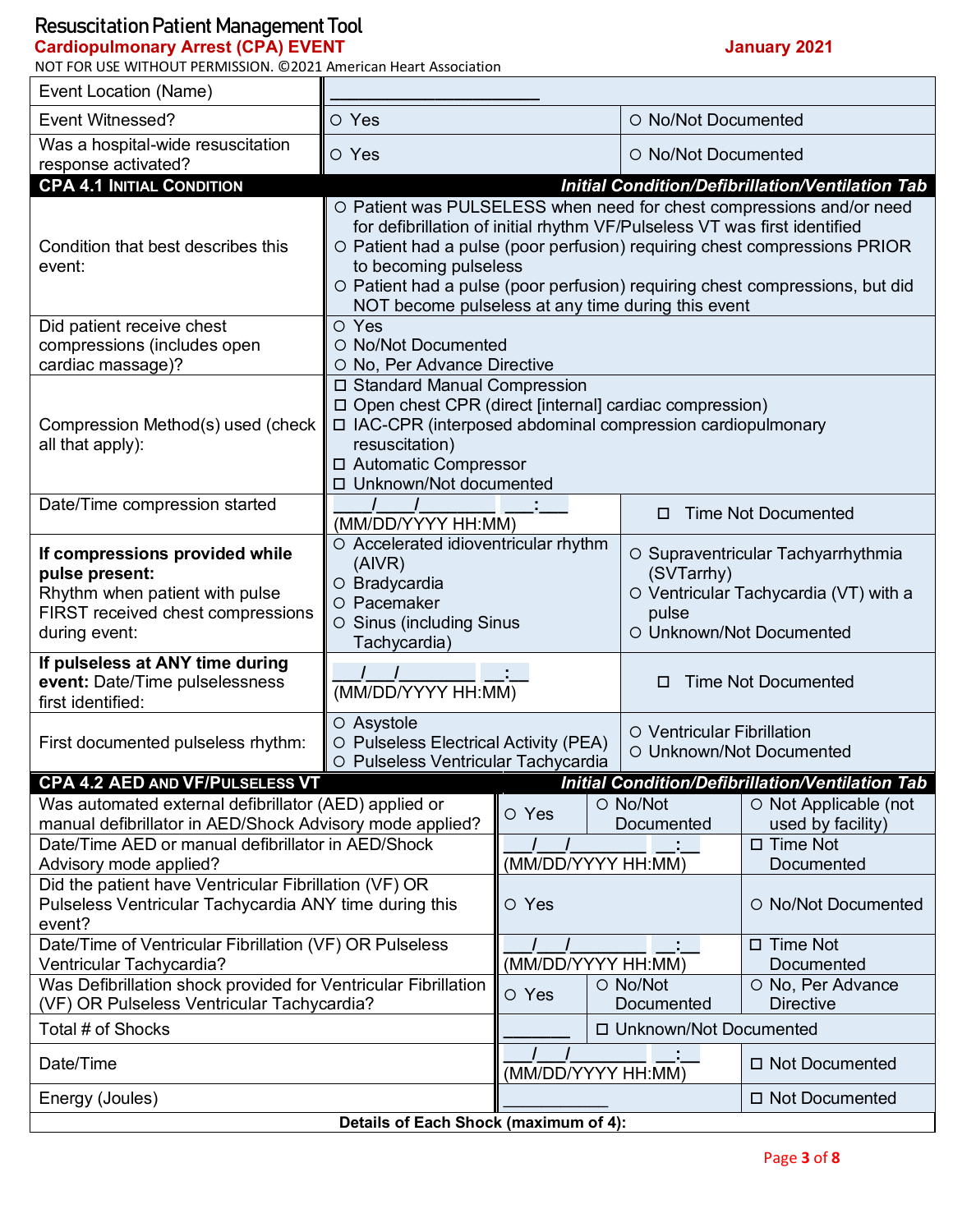**Cardiopulmonary Arrest (CPA) EVENT January 2021**

NOT FOR USE WITHOUT PERMISSION. ©2021 American Heart Association

|              | <b>Date/Time</b>                                                                            | <b>Energy (joules)</b>                                                                                                                               |                    |                          |                                                                                         |                  |                                   |                                                         |            |  |
|--------------|---------------------------------------------------------------------------------------------|------------------------------------------------------------------------------------------------------------------------------------------------------|--------------------|--------------------------|-----------------------------------------------------------------------------------------|------------------|-----------------------------------|---------------------------------------------------------|------------|--|
|              | Not Documented                                                                              |                                                                                                                                                      |                    |                          | Not Documented                                                                          |                  |                                   |                                                         |            |  |
|              |                                                                                             | □ Not Documented                                                                                                                                     |                    | Not Documented           |                                                                                         |                  |                                   |                                                         |            |  |
|              |                                                                                             | Not Documented                                                                                                                                       |                    |                          |                                                                                         | Not Documented   |                                   |                                                         |            |  |
|              |                                                                                             | Not Documented                                                                                                                                       |                    | Not Documented           |                                                                                         |                  |                                   |                                                         |            |  |
|              | Documented reason (s) (patient, medical, hospital related or other) for not providing       |                                                                                                                                                      |                    |                          |                                                                                         |                  |                                   |                                                         |            |  |
|              | defibrillation shock for Ventricular Fibrillation (VF) or Pulseless Ventricular Tachycardia |                                                                                                                                                      |                    |                          |                                                                                         |                  |                                   | O Yes                                                   | $\circ$ No |  |
|              | (VT) in first two minutes?<br>Patient Reason(s):                                            | □ Initial Refusal (e.g. family refused)                                                                                                              |                    |                          |                                                                                         |                  |                                   |                                                         |            |  |
|              |                                                                                             | □ ICD in place which shocked patient within first 2 minutes of identification of VF                                                                  |                    |                          |                                                                                         |                  |                                   |                                                         |            |  |
|              |                                                                                             | or Pulseless VT                                                                                                                                      |                    |                          |                                                                                         |                  |                                   |                                                         |            |  |
|              |                                                                                             | □ LVAD or BIVAD in place                                                                                                                             |                    |                          |                                                                                         |                  |                                   |                                                         |            |  |
|              | Medical Reason(s)                                                                           | □ Rhythm change to non-shockable rhythm within 2 minutes of identification of                                                                        |                    |                          |                                                                                         |                  |                                   |                                                         |            |  |
|              |                                                                                             | <b>VF or Pulseless VT</b>                                                                                                                            |                    |                          |                                                                                         |                  |                                   |                                                         |            |  |
|              |                                                                                             | □ Spontaneous Return of Circulation within first 2 minutes of identification of VF<br>or Pulseless VT                                                |                    |                          |                                                                                         |                  |                                   |                                                         |            |  |
|              |                                                                                             | $\Box$ Equipment related delay (e.g., defibrillator not available, pad not attached)                                                                 |                    |                          |                                                                                         |                  |                                   |                                                         |            |  |
| Reason(s)    | <b>Hospital Related or Other</b>                                                            | $\Box$ In-hospital time delay (e.g. code team delays, personnel not familiar with<br>protocol or equipment, unable to locate hospital defibrillator) |                    |                          |                                                                                         |                  |                                   |                                                         |            |  |
|              |                                                                                             | $\Box$ Other $\rightarrow$ (Please Specify)                                                                                                          |                    |                          |                                                                                         |                  |                                   |                                                         |            |  |
|              | <b>CPA 4.3 VENTILATION</b>                                                                  |                                                                                                                                                      |                    |                          |                                                                                         |                  |                                   | <b>Initial Condition/Defibrillation/Ventilation Tab</b> |            |  |
| used         | <b>Types of Ventilation/Airways</b>                                                         | □ None                                                                                                                                               |                    | □ Unknown/Not Documented |                                                                                         |                  |                                   |                                                         |            |  |
|              |                                                                                             | □ Bag-Valve-Mask<br>□ Mask and/or Nasal                                                                                                              |                    |                          | □ Laryngeal Mask Airway (LMA)<br>$\Box$ Endotracheal Tube (ET)<br>□ Supraglottic Airway |                  |                                   |                                                         |            |  |
|              |                                                                                             |                                                                                                                                                      |                    |                          |                                                                                         |                  |                                   |                                                         |            |  |
|              | <b>Ventilation/Airways Used (Select</b><br>all that apply)                                  | CPAP/BiPAP                                                                                                                                           |                    | □ Tracheostomy Tube      |                                                                                         |                  |                                   |                                                         |            |  |
|              |                                                                                             | □ Mouth-to-Barrier Device                                                                                                                            |                    |                          |                                                                                         |                  | □ Other Non-Invasive Ventilation, |                                                         |            |  |
|              |                                                                                             | □ Mouth-to-Mouth                                                                                                                                     |                    |                          |                                                                                         | Specify          |                                   |                                                         |            |  |
|              | Was Bag-Valve-Mask ventilation initiated during                                             |                                                                                                                                                      | O Yes              |                          | $\circ$ No                                                                              |                  | O Not Documented                  |                                                         |            |  |
| the event?   |                                                                                             |                                                                                                                                                      |                    |                          |                                                                                         |                  |                                   |                                                         |            |  |
| Date/Time    |                                                                                             |                                                                                                                                                      |                    | (MM/DD/YYYY HH:MM)       |                                                                                         |                  | □ Time Not Documented             |                                                         |            |  |
|              | Was any Endotracheal Tube (ET) or                                                           |                                                                                                                                                      |                    |                          |                                                                                         |                  |                                   |                                                         |            |  |
| event?       | Tracheostomy Tube inserted/re-inserted during                                               |                                                                                                                                                      | O Yes              |                          |                                                                                         |                  | $\circ$ No                        |                                                         |            |  |
|              | Date/Time Endotracheal Tube (ET) or                                                         |                                                                                                                                                      |                    |                          |                                                                                         |                  |                                   |                                                         |            |  |
|              | Tracheostomy Tube inserted if not already in                                                |                                                                                                                                                      | (MM/DD/YYYY HH:MM) |                          |                                                                                         |                  | □ Time Not Documented             |                                                         |            |  |
|              | place and/or re-inserted during event:                                                      |                                                                                                                                                      |                    |                          |                                                                                         |                  |                                   |                                                         |            |  |
|              | Method(s) of confirmation used                                                              | □ Waveform capnography (waveform ETCO2)                                                                                                              |                    |                          |                                                                                         |                  |                                   | $\Box$ Revisualization with direct                      |            |  |
|              | to ensure Endotracheal Tube                                                                 | □ Capnometry (numeric ETCO2)                                                                                                                         |                    |                          |                                                                                         |                  |                                   | laryngoscopy                                            |            |  |
|              | (ET) or Tracheostomy Tube<br>placement in trachea (check all                                | □ Exhaled CO2 colorimetric monitor (ETCO2<br>by color change)                                                                                        |                    |                          |                                                                                         |                  |                                   | $\square$ None of the above                             |            |  |
| that apply): | □ Esophageal detection devices                                                              |                                                                                                                                                      |                    |                          |                                                                                         |                  |                                   | □ Not Documented                                        |            |  |
|              | <b>CPA 5.1 EPINEPHRINE</b>                                                                  | <b>Other Interventions Tab</b>                                                                                                                       |                    |                          |                                                                                         |                  |                                   |                                                         |            |  |
|              | Was IV/IO Epinephrine BOLUS                                                                 | O Yes                                                                                                                                                |                    | $\circ$ No               |                                                                                         | O Not Documented |                                   |                                                         |            |  |
|              | administered?                                                                               |                                                                                                                                                      |                    |                          |                                                                                         |                  |                                   |                                                         |            |  |
| Date/Time    |                                                                                             | (MM/DD/YYYY HH:MM)                                                                                                                                   |                    |                          |                                                                                         |                  |                                   | □ Time Not Documented                                   |            |  |
|              | <b>Total Number of Doses</b>                                                                |                                                                                                                                                      |                    |                          | □ Unknown/Not Documented                                                                |                  |                                   |                                                         |            |  |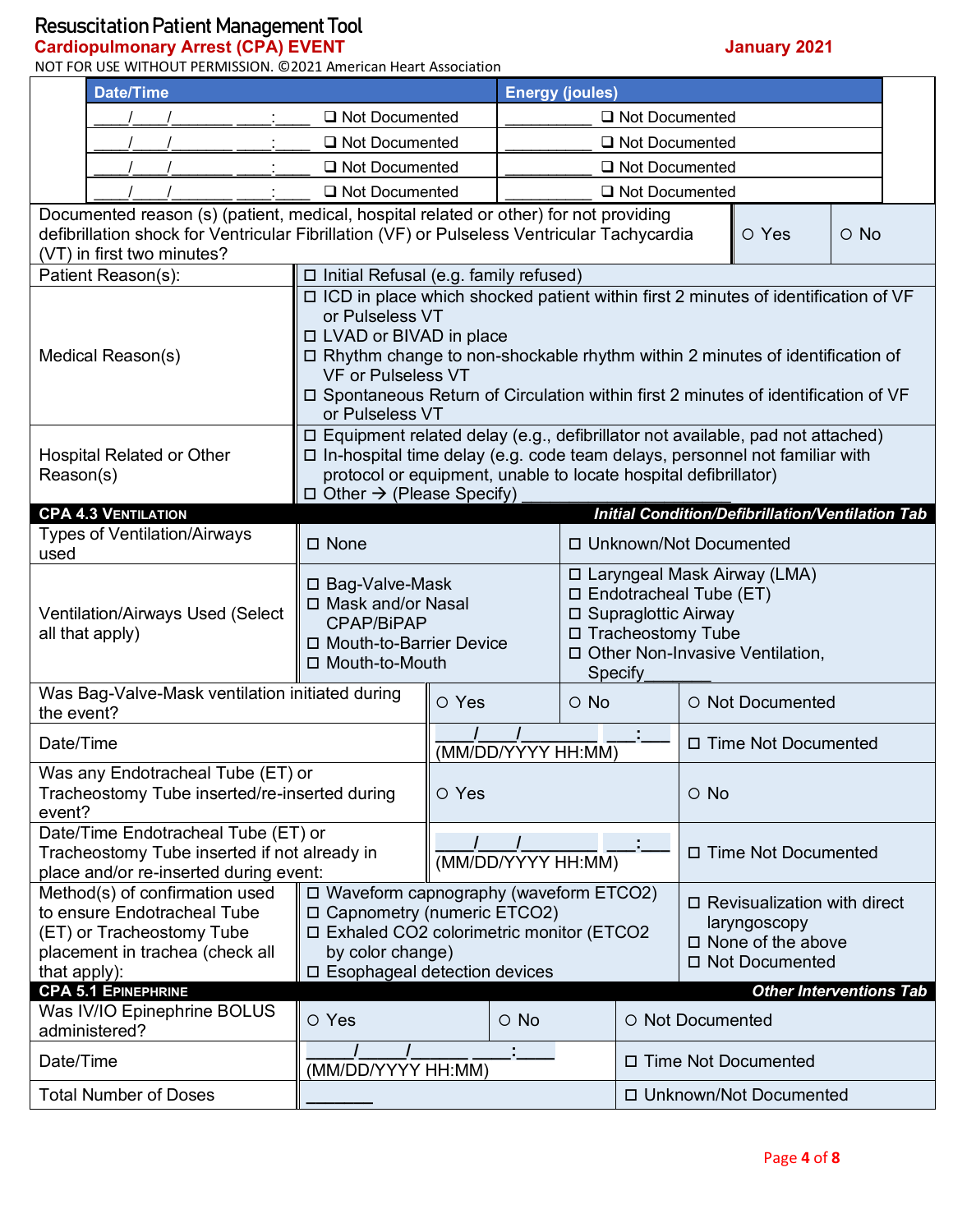| <b>Resuscitation Patient Management Tool</b>                                                                  |                                                                                                                      |                                 |                                                                     |                                                                             |                     |                                    |  |  |  |
|---------------------------------------------------------------------------------------------------------------|----------------------------------------------------------------------------------------------------------------------|---------------------------------|---------------------------------------------------------------------|-----------------------------------------------------------------------------|---------------------|------------------------------------|--|--|--|
| <b>Cardiopulmonary Arrest (CPA) EVENT</b>                                                                     |                                                                                                                      |                                 |                                                                     |                                                                             | <b>January 2021</b> |                                    |  |  |  |
| NOT FOR USE WITHOUT PERMISSION. @2021 American Heart Association                                              |                                                                                                                      |                                 |                                                                     |                                                                             |                     |                                    |  |  |  |
| If IV/IO Epinephrine was not administered within the first five minutes of the event, was                     |                                                                                                                      |                                 |                                                                     |                                                                             | O Yes               | $\circ$ No                         |  |  |  |
| there a documented patient, medical, hospital related or other reason for not providing<br>Epinephrine bolus? |                                                                                                                      |                                 |                                                                     |                                                                             |                     |                                    |  |  |  |
| Patient Reason(s)                                                                                             | $\Box$ Initial Refusal (e.g. family refused)                                                                         |                                 |                                                                     |                                                                             |                     |                                    |  |  |  |
|                                                                                                               |                                                                                                                      |                                 |                                                                     |                                                                             |                     |                                    |  |  |  |
|                                                                                                               | □ Patient already receiving vasopressor (e.g. Epinephrine) as a continuous IV<br>infusion prior to and during arrest |                                 |                                                                     |                                                                             |                     |                                    |  |  |  |
|                                                                                                               |                                                                                                                      |                                 |                                                                     | □ Spontaneous Return of Circulation within first 5 minutes of the date/time |                     |                                    |  |  |  |
| Medical Reason(s)                                                                                             | pulselessness was first identified (or the need for chest compressions was first                                     |                                 |                                                                     |                                                                             |                     |                                    |  |  |  |
|                                                                                                               |                                                                                                                      | recognized (pediatric only))    |                                                                     |                                                                             |                     |                                    |  |  |  |
|                                                                                                               | □ Medication allergy                                                                                                 |                                 |                                                                     |                                                                             |                     |                                    |  |  |  |
| <b>Hospital Related or Other</b>                                                                              |                                                                                                                      |                                 |                                                                     | □ In-hospital time delay (e.g., delay in locating medication)               |                     |                                    |  |  |  |
| Reason(s)                                                                                                     |                                                                                                                      |                                 |                                                                     | $\Box$ No route to deliver medication (e.g. no IV/IO access)                |                     |                                    |  |  |  |
| <b>CPA 5.2 OTHER DRUG INTERVENTIONS</b>                                                                       | $\Box$ Other $\rightarrow$ (Please Specify)                                                                          |                                 |                                                                     |                                                                             |                     | <b>Other Interventions Tab</b>     |  |  |  |
| Select all either initiated, or if already in place immediately prior to, continued during event.             |                                                                                                                      |                                 |                                                                     |                                                                             |                     |                                    |  |  |  |
| None (select only after<br>❏.                                                                                 |                                                                                                                      |                                 |                                                                     | Atropine<br>$\Box$                                                          |                     |                                    |  |  |  |
| careful review of options<br>❏                                                                                |                                                                                                                      | Vasopressor(s) other than       |                                                                     | ❏                                                                           |                     | Calcium Chloride/Calcium Gluconate |  |  |  |
| below)                                                                                                        | epinephrine bolus:                                                                                                   |                                 |                                                                     | <b>Dextrose Bolus</b><br>◻                                                  |                     |                                    |  |  |  |
| Antiarrhythmic<br>$\Box$                                                                                      | $\square$ Dobutamine                                                                                                 |                                 |                                                                     | <b>Magnesium Sulfate</b><br>$\Box$                                          |                     |                                    |  |  |  |
| medication(s):                                                                                                |                                                                                                                      | $\Box$ Dopamine > 3mcg/kg/min   |                                                                     | Reversal agent (e.g.,<br>$\Box$                                             |                     |                                    |  |  |  |
| □ Adenosine/Adenocard                                                                                         |                                                                                                                      | □ Epinephrine, IV/IO continuous |                                                                     | naloxone/Narcan,                                                            |                     |                                    |  |  |  |
| □ Amiodarone/Cordarone                                                                                        | infusion                                                                                                             |                                 |                                                                     | flumazenil/Romazicon,                                                       |                     |                                    |  |  |  |
| □Lidocaine                                                                                                    | □Norepinephrine                                                                                                      |                                 |                                                                     | neostigmine/Prostigim)<br>Sodium Bicarbonate                                |                     |                                    |  |  |  |
| $\square$ Procainamide                                                                                        | □Phenylephrine                                                                                                       |                                 |                                                                     | $\Box$                                                                      |                     |                                    |  |  |  |
| □ Other antiarrhythmics:                                                                                      |                                                                                                                      |                                 | □ Other Vasopressors: ____<br>Other Drug Interventions:<br>❏        |                                                                             |                     |                                    |  |  |  |
| <b>CPA 5.3 NON-DRUG INTERVENTIONS</b>                                                                         |                                                                                                                      |                                 |                                                                     |                                                                             |                     | <b>Other Interventions Tab</b>     |  |  |  |
| Select each intervention that was employed during the resuscitation event.                                    |                                                                                                                      |                                 |                                                                     |                                                                             |                     |                                    |  |  |  |
| $\Box$ None (review options below carefully)                                                                  |                                                                                                                      |                                 | $\Box$ Pacemaker, transcutaneous                                    |                                                                             |                     |                                    |  |  |  |
| □ Cardiopulmonary bypass / extracorporeal CPR                                                                 |                                                                                                                      |                                 |                                                                     |                                                                             |                     |                                    |  |  |  |
| (ECPR)                                                                                                        |                                                                                                                      |                                 | □ Pacemaker, transvenous or epicardial<br>$\Box$ Pericardiocentesis |                                                                             |                     |                                    |  |  |  |
| $\Box$ Chest tube(s) inserted                                                                                 |                                                                                                                      |                                 | $\Box$ Other non-drug interventions                                 |                                                                             |                     |                                    |  |  |  |
| $\Box$ Needle thoracostomy                                                                                    |                                                                                                                      |                                 |                                                                     |                                                                             |                     |                                    |  |  |  |
| <b>CPA 6.1 EVENT OUTCOME</b><br>Was ANY documented return of adequate circulation [ROC] (in the absence of    |                                                                                                                      |                                 |                                                                     |                                                                             |                     | <b>Event Outcome Tab</b>           |  |  |  |
| ongoing chest compressions return of adequate pulse/heart rate by palpation,                                  |                                                                                                                      |                                 |                                                                     | O Yes                                                                       |                     |                                    |  |  |  |
| auscultation, Doppler, arterial blood pressure waveform, or documented blood                                  |                                                                                                                      |                                 |                                                                     |                                                                             |                     |                                    |  |  |  |
| pressure) achieved during the event?                                                                          |                                                                                                                      |                                 |                                                                     |                                                                             | O No/Not Documented |                                    |  |  |  |
| Date/Time of FIRST adequate return                                                                            |                                                                                                                      |                                 |                                                                     |                                                                             |                     |                                    |  |  |  |
| of circulation (ROC):                                                                                         |                                                                                                                      | (MM/DD/YYYY HH:MM)              |                                                                     | □ Time Not Documented                                                       |                     |                                    |  |  |  |
| Reason resuscitation ended                                                                                    |                                                                                                                      | O Survived - ROC                |                                                                     | ○ Died – Efforts terminated, no sustained ROC                               |                     |                                    |  |  |  |
| Date and time sustained ROC began                                                                             |                                                                                                                      |                                 |                                                                     |                                                                             |                     |                                    |  |  |  |
| <b>lasting &gt; 20 min</b> OR resuscitation                                                                   | □ Time Not Documented<br>(MM/DD/YYYY HH:MM)                                                                          |                                 |                                                                     |                                                                             |                     |                                    |  |  |  |
| efforts were terminated (End of event)                                                                        |                                                                                                                      |                                 |                                                                     |                                                                             |                     |                                    |  |  |  |
| <b>CPA 6.2 POST-ROC CARE</b>                                                                                  |                                                                                                                      |                                 |                                                                     |                                                                             |                     | <b>Event Outcome Tab</b>           |  |  |  |
| <b>Highest patient temperatures</b><br>during first 24 hrs. after ROC:                                        | $\circ$                                                                                                              | C                               | F<br>$\circ$                                                        |                                                                             | □ Temperature Not   |                                    |  |  |  |
| Temperature                                                                                                   |                                                                                                                      |                                 |                                                                     |                                                                             | Documented          |                                    |  |  |  |
|                                                                                                               |                                                                                                                      |                                 |                                                                     | OSurface (skin,                                                             |                     |                                    |  |  |  |
|                                                                                                               |                                                                                                                      |                                 |                                                                     |                                                                             |                     |                                    |  |  |  |
| <b>Site</b>                                                                                                   | <b>OAxillary</b><br>OBladder                                                                                         | OBlood<br>OBrain                | OOral<br>ORectal                                                    | temporal)                                                                   |                     | OUnknown<br>OTympanic              |  |  |  |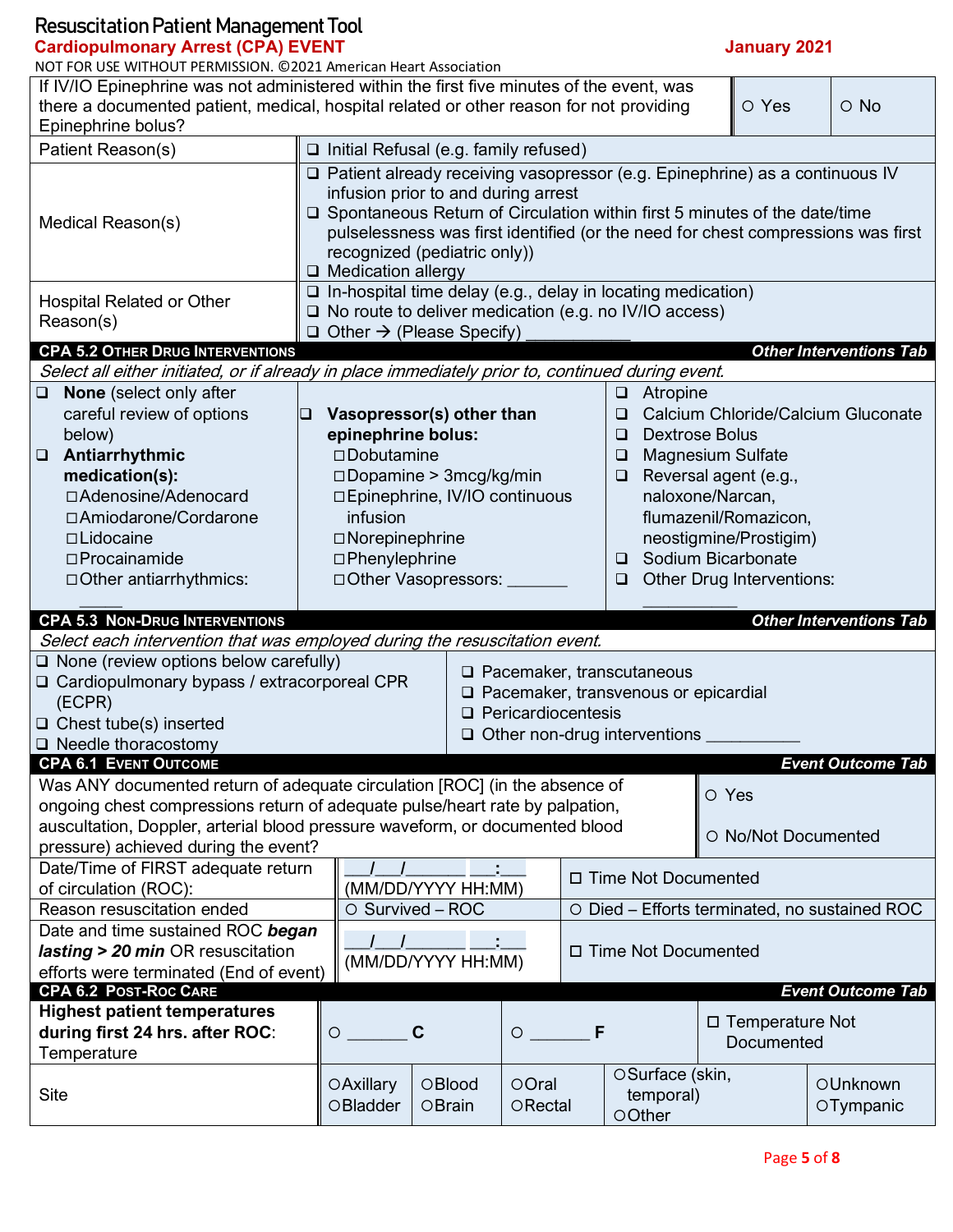#### **Cardiopulmonary Arrest (CPA) EVENT January 2021**

| NOT FOR USE WITHOUT PERMISSION. @2021 American Heart Association                                                  |                                                                                                                                                                                                 |                                                                                                                                     |                       |                                                                                                                                                                                        |                                                              |  |  |
|-------------------------------------------------------------------------------------------------------------------|-------------------------------------------------------------------------------------------------------------------------------------------------------------------------------------------------|-------------------------------------------------------------------------------------------------------------------------------------|-----------------------|----------------------------------------------------------------------------------------------------------------------------------------------------------------------------------------|--------------------------------------------------------------|--|--|
| Date/Time Recorded:                                                                                               | (MM/DD/YYYY HH:MM)                                                                                                                                                                              |                                                                                                                                     | □ Time Not Documented |                                                                                                                                                                                        |                                                              |  |  |
| <b>CPA 7.1 CPR QUALITY</b>                                                                                        |                                                                                                                                                                                                 |                                                                                                                                     |                       |                                                                                                                                                                                        | <b>CPR Quality Tab</b>                                       |  |  |
| Was performance of CPR<br>monitored or guided using any of<br>the following? (Check all that apply)               | □ None<br>(ETCO2)<br>force transducer, TFI device)                                                                                                                                              | □ Waveform Capnography/End Tidal CO2<br>□ Arterial Wave Form/Diastolic Pressure<br>$\Box$ CPR mechanics device (e.g. accelerometer, |                       |                                                                                                                                                                                        | □ CPR Quality Coach<br>$\Box$ Metronome<br>□ Other, Specify: |  |  |
| If CPR mechanics device (e.g. accelerometer, force transducer, TFI device) used:                                  |                                                                                                                                                                                                 |                                                                                                                                     |                       |                                                                                                                                                                                        |                                                              |  |  |
| <b>Average Compression Rate</b>                                                                                   |                                                                                                                                                                                                 | (Per Minute)                                                                                                                        |                       | □ Not Documented                                                                                                                                                                       |                                                              |  |  |
| <b>Average Compression Depth</b>                                                                                  | O<br>mm                                                                                                                                                                                         | $\circ$<br>cm                                                                                                                       | $\circ$               | inches                                                                                                                                                                                 | □ Not Documented                                             |  |  |
| <b>Compression Fraction</b>                                                                                       |                                                                                                                                                                                                 | (Enter number between 0 and 1)                                                                                                      |                       |                                                                                                                                                                                        | □ Not Documented                                             |  |  |
| Percent of chest compressions with complete release<br><b>Average Ventilation Rate</b><br>Longest Pre-shock pause |                                                                                                                                                                                                 | (%)                                                                                                                                 | (Seconds)             | (Per Minute)                                                                                                                                                                           | □ Not Documented<br>□ Not Documented<br>□ Not Documented     |  |  |
| Was a team debriefing on the quality of CPR provided                                                              |                                                                                                                                                                                                 |                                                                                                                                     |                       |                                                                                                                                                                                        |                                                              |  |  |
| completed after the event?                                                                                        |                                                                                                                                                                                                 | O Yes                                                                                                                               | $\circ$ No            |                                                                                                                                                                                        | O Not Documented                                             |  |  |
| <b>CPA 7.2 RESUSCITATION-RELATED EVENTS AND ISSUES</b><br><b>CPR Quality Tab</b>                                  |                                                                                                                                                                                                 |                                                                                                                                     |                       |                                                                                                                                                                                        |                                                              |  |  |
| <b>OPTIONAL:</b> $\Box$ No/Not Documented                                                                         |                                                                                                                                                                                                 |                                                                                                                                     |                       |                                                                                                                                                                                        |                                                              |  |  |
| <b>Universal Precautions</b>                                                                                      | $\Box$ Not followed by all team members (specify in comments section)                                                                                                                           |                                                                                                                                     |                       |                                                                                                                                                                                        |                                                              |  |  |
| Documentation                                                                                                     | □ Signature of code team leader not<br>on code sheet<br>$\Box$ Missing other signatures<br>□ Initial ECG rhythm not documented                                                                  |                                                                                                                                     |                       | $\Box$ Medication route(s) not documented<br>□ Incomplete documentation<br>$\Box$ Other (specify in comments section)                                                                  |                                                              |  |  |
| <b>Alerting Hospital-Wide</b>                                                                                     | $\Box$ Delay                                                                                                                                                                                    |                                                                                                                                     |                       |                                                                                                                                                                                        |                                                              |  |  |
| <b>Resuscitation Response</b>                                                                                     | □ Pager Issues                                                                                                                                                                                  |                                                                                                                                     |                       | $\Box$ Other (specify in comments section)                                                                                                                                             |                                                              |  |  |
| Airway                                                                                                            | □ Aspiration related to provision of<br>airway<br>$\square$ Delay<br>$\Box$ Delayed recognition of airway<br>misplacement/displacement<br>□ Intubation attempted, not achieved                  |                                                                                                                                     |                       | $\Box$ Multiple intubation attempts $\rightarrow$<br>Number of Attempts _<br>□ Unknown/ Not Documented<br>□ Other (specify in comments section)                                        |                                                              |  |  |
| <b>Vascular Access</b>                                                                                            | $\square$ Delay<br>□ Inadvertent arterial cannulation                                                                                                                                           |                                                                                                                                     |                       | □ Infiltration/Disconnection<br>$\Box$ Other (specify in comments section)                                                                                                             |                                                              |  |  |
| <b>Chest Compression</b>                                                                                          | $\square$ Delay                                                                                                                                                                                 | $\square$ No back board                                                                                                             |                       | □ Other (specify in comments section)                                                                                                                                                  |                                                              |  |  |
| <b>Defibrillations</b>                                                                                            | □ Energy level lower/higher than<br>recommended<br>□ Initial delay, personnel not available<br>to operate defibrillator<br>$\Box$ Initial delay, issues with defibrillator<br>access to patient |                                                                                                                                     |                       | $\Box$ Initial delay, issue with paddle<br>placement<br>□ Equipment Malfunction<br>□ Given, not indicated<br>$\Box$ Indicated, not given<br>$\Box$ Other (specify in comments section) |                                                              |  |  |
| <b>Medications</b>                                                                                                | $\square$ Delay<br>$\square$ Route<br>$\square$ Dose                                                                                                                                            |                                                                                                                                     |                       | □ Selection                                                                                                                                                                            | $\Box$ Other (specify in comments section)                   |  |  |
| Leadership                                                                                                        | $\Box$ Delay in identifying leader<br>□ Knowledge of equipment<br>□ Knowledge of medications/protocols<br>□ Knowledge of roles                                                                  |                                                                                                                                     |                       | □ Team oversight<br>□ Too many team members<br>$\Box$ Other (specify in comments section)                                                                                              |                                                              |  |  |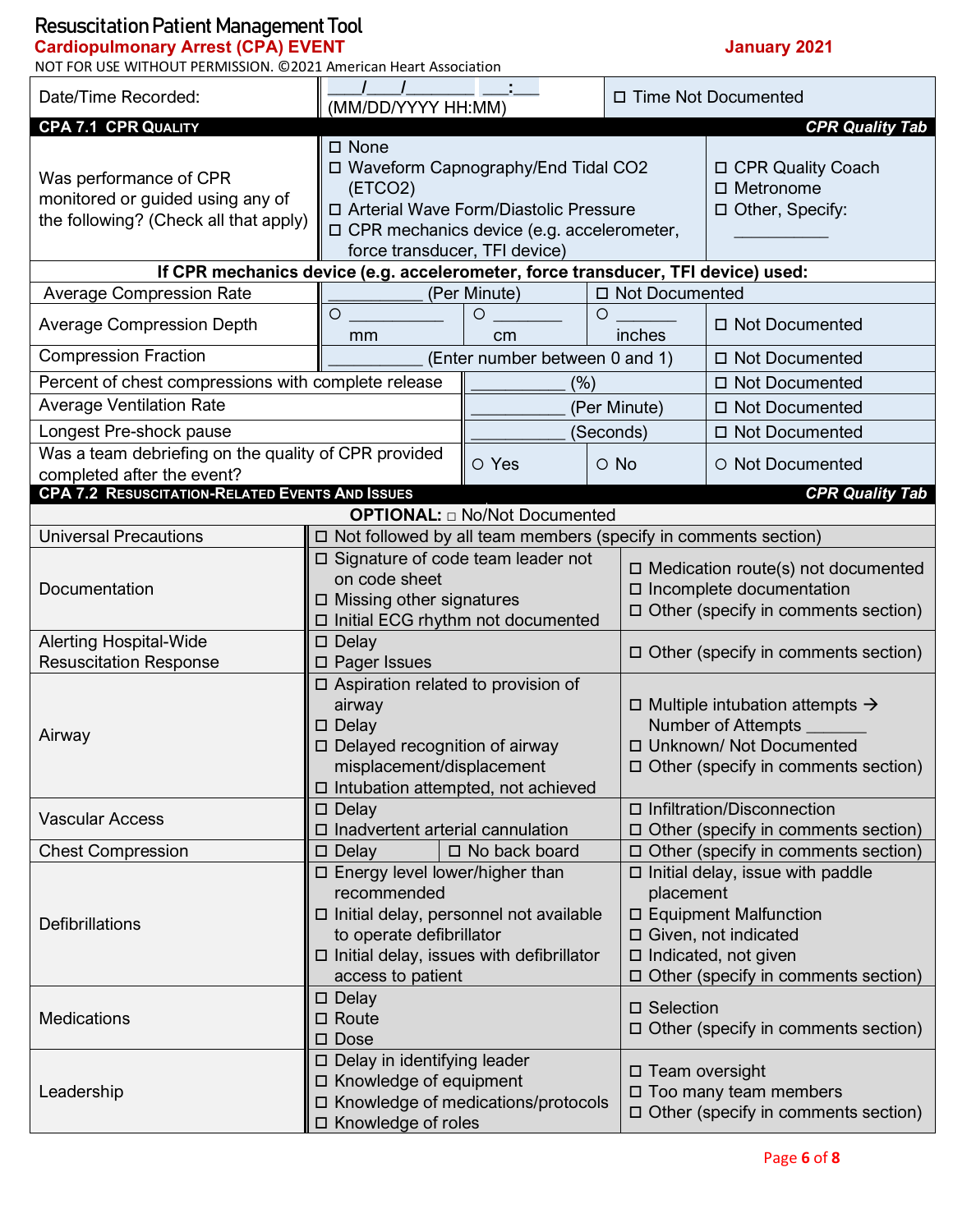### **Cardiopulmonary Arrest (CPA) EVENT January 2021**

NOT FOR USE WITHOUT PERMISSION. ©2021 American Heart Association

| <b>Protocol Derivation</b>                                                                                      | □ ACLS/PALS                                                                                                                                                                                                                                                                                           | $\square$ NRP                               | $\Box$ Other (specify in comments section)                                                                                                                                                                                                                                                                                                       |                                  |                                                       |                     |
|-----------------------------------------------------------------------------------------------------------------|-------------------------------------------------------------------------------------------------------------------------------------------------------------------------------------------------------------------------------------------------------------------------------------------------------|---------------------------------------------|--------------------------------------------------------------------------------------------------------------------------------------------------------------------------------------------------------------------------------------------------------------------------------------------------------------------------------------------------|----------------------------------|-------------------------------------------------------|---------------------|
| Equipment                                                                                                       | $\Box$ Availability                                                                                                                                                                                                                                                                                   | $\square$ Function                          | □ Other (specify in comments section)                                                                                                                                                                                                                                                                                                            |                                  |                                                       |                     |
| Comments                                                                                                        |                                                                                                                                                                                                                                                                                                       |                                             |                                                                                                                                                                                                                                                                                                                                                  |                                  |                                                       |                     |
| Was this cardiac arrest event the<br>patient's index (first) event?                                             | O Yes                                                                                                                                                                                                                                                                                                 |                                             |                                                                                                                                                                                                                                                                                                                                                  |                                  | <b>No</b><br>$\circ$                                  |                     |
| Comments & Optional Fields: Do not enter any Personal Health Information/Protected Health Information into this |                                                                                                                                                                                                                                                                                                       |                                             |                                                                                                                                                                                                                                                                                                                                                  |                                  |                                                       |                     |
| section.                                                                                                        |                                                                                                                                                                                                                                                                                                       |                                             |                                                                                                                                                                                                                                                                                                                                                  |                                  |                                                       |                     |
| Field 1                                                                                                         |                                                                                                                                                                                                                                                                                                       | Field 2                                     |                                                                                                                                                                                                                                                                                                                                                  |                                  |                                                       |                     |
| Field 3                                                                                                         |                                                                                                                                                                                                                                                                                                       | Field 4                                     |                                                                                                                                                                                                                                                                                                                                                  |                                  |                                                       |                     |
| Field 5                                                                                                         |                                                                                                                                                                                                                                                                                                       | Field 6                                     |                                                                                                                                                                                                                                                                                                                                                  |                                  |                                                       |                     |
| Field 7                                                                                                         |                                                                                                                                                                                                                                                                                                       | Field 8                                     |                                                                                                                                                                                                                                                                                                                                                  |                                  |                                                       |                     |
| Field 9                                                                                                         |                                                                                                                                                                                                                                                                                                       | Field 10                                    |                                                                                                                                                                                                                                                                                                                                                  |                                  |                                                       |                     |
| Field 11                                                                                                        |                                                                                                                                                                                                                                                                                                       | Field 12                                    |                                                                                                                                                                                                                                                                                                                                                  |                                  |                                                       |                     |
| Field 13                                                                                                        |                                                                                                                                                                                                                                                                                                       | Field 14                                    |                                                                                                                                                                                                                                                                                                                                                  |                                  |                                                       |                     |
| <b>MATERNAL IN-HOSPITAL CARDIAC ARREST</b><br>If Recently delivered or currently pregnant was selected          |                                                                                                                                                                                                                                                                                                       |                                             |                                                                                                                                                                                                                                                                                                                                                  |                                  |                                                       | <b>Research Tab</b> |
| under Pre-existing conditions, please select one of the                                                         |                                                                                                                                                                                                                                                                                                       |                                             |                                                                                                                                                                                                                                                                                                                                                  |                                  | □ Not Documented                                      |                     |
| following:                                                                                                      |                                                                                                                                                                                                                                                                                                       | (MM/DD/YYYY HH:MM)                          |                                                                                                                                                                                                                                                                                                                                                  |                                  |                                                       |                     |
| O Patient recently delivered<br>fetus                                                                           | If patient recently delivered a fetus, select delivery date:                                                                                                                                                                                                                                          |                                             | (MM/DD/YYYY HH:MM)                                                                                                                                                                                                                                                                                                                               |                                  | □ Not Documented                                      |                     |
| O Patient is currently pregnant                                                                                 | <b>EDC/Due Date:</b>                                                                                                                                                                                                                                                                                  | If patient is currently pregnant, enter     |                                                                                                                                                                                                                                                                                                                                                  |                                  | Gestational Age _                                     |                     |
|                                                                                                                 | (MM/DD/YYYY)                                                                                                                                                                                                                                                                                          | d                                           |                                                                                                                                                                                                                                                                                                                                                  |                                  |                                                       |                     |
| Select Number of Fetuses (Single<br>Select)                                                                     | Single<br>$\circ$<br><b>Multiple</b><br>$\circ$                                                                                                                                                                                                                                                       |                                             | O<br>O                                                                                                                                                                                                                                                                                                                                           | Unknown<br><b>Not Documented</b> |                                                       |                     |
| The patient had the following<br>delivery or pregnancy<br>complications                                         | □ Not Documented<br>$\square$ None<br>□ Alcohol Use<br>□ Chorioamnionitis<br>□ Cocaine/Crack use<br>□ Gestational Diabetes<br>$\square$ Diabetes<br>$\square$ Eclampsia<br>□ GHTN (Pregnancy<br>induced/gestational hypertension)<br>□ Hypertensive Disease<br>□ Magnesium Exposure<br>□ Major Trauma |                                             | □ Maternal Group B Strep (Positive)<br>□ Maternal Infection<br>□ Methamphetamine/ICE use<br>□ Narcotic given to mother within 4<br>hours of delivery<br>□ Narcotics addiction and/or on<br>methadone maintenance<br>□ Obstetrical hemorrhage<br>□ Pre-eclampsia<br>□ Prior Cesarean<br>□ Urinary Tract Infection (UTI)<br>$\Box$ Other (specify) |                                  |                                                       |                     |
| Total # of pregnancies (gravida)                                                                                | (Integer Field)                                                                                                                                                                                                                                                                                       |                                             | □ Unknown/Not Documented                                                                                                                                                                                                                                                                                                                         |                                  |                                                       |                     |
| Total # of deliveries (parity)                                                                                  | (Integer Field)                                                                                                                                                                                                                                                                                       |                                             |                                                                                                                                                                                                                                                                                                                                                  |                                  | □ Unknown/Not Documented                              |                     |
| Delivery Mode (Single Select):                                                                                  | O Vaginal/Spontaneou<br>s<br>O Vaginal/Operative                                                                                                                                                                                                                                                      | O VBAC<br>$\circ$ C-<br>Section/Scheduled   |                                                                                                                                                                                                                                                                                                                                                  |                                  | ○ C-Section/Emergent<br><b>Unknown/Not Documented</b> |                     |
| Left Lateral Uterine Displacement:                                                                              | $\Box$ Yes<br>□Unknown/Not<br>Documented<br>Time recognized                                                                                                                                                                                                                                           | Select Method(s)<br>(select all that apply) | □ Manual Uterine<br>Displacement<br>□ Left Lateral Tilt<br>□ Unknown/Not Documented                                                                                                                                                                                                                                                              |                                  |                                                       |                     |